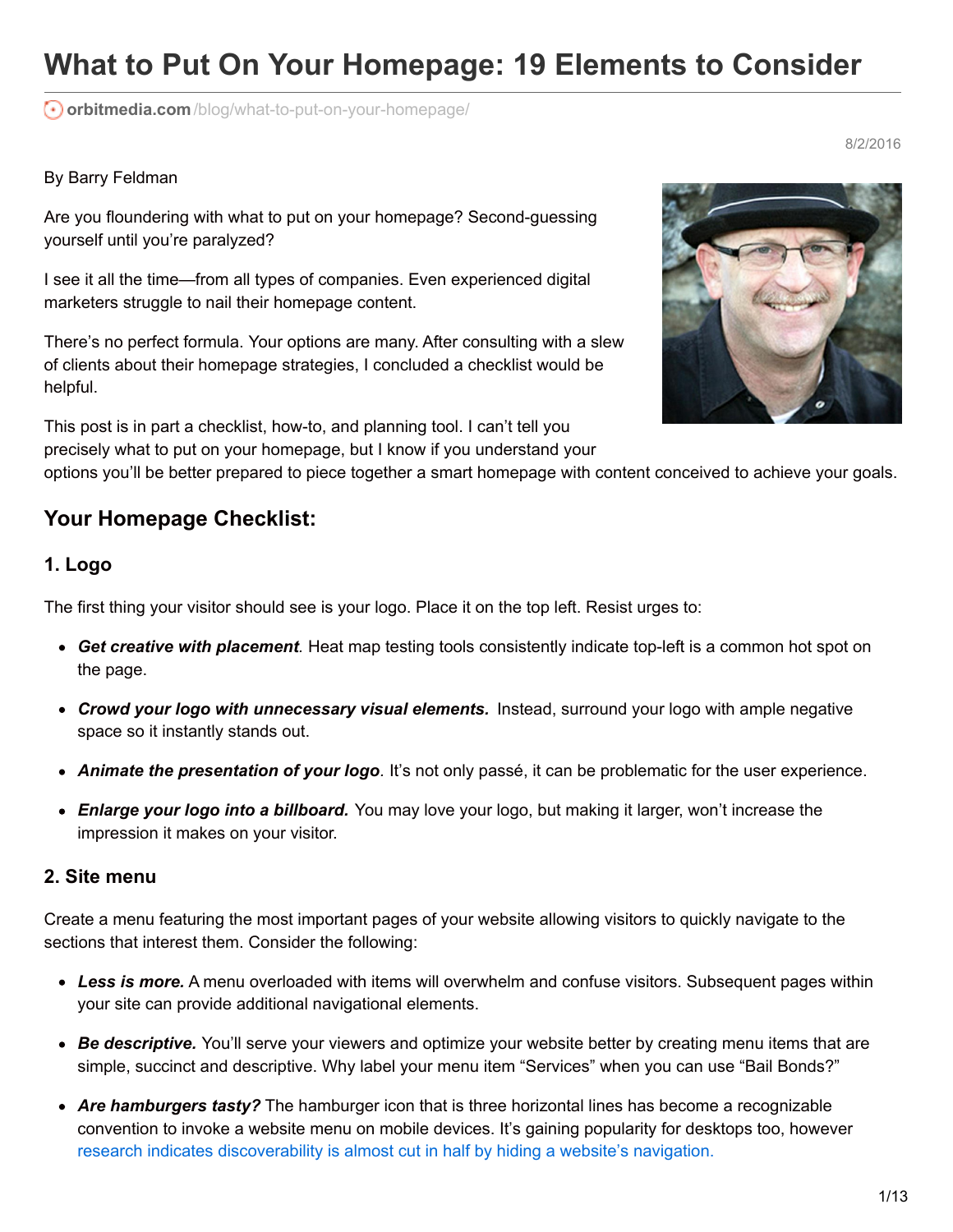# **BECOME A MEMBER | LOG IN**



If you choose to present an expandable menu on your desktop homepage, using a combination of the icon and word *"menu" is a smart approach.*

# **3. Special entry points**

Does your site serve members or need to provide access to special features for a subset of your visitors? If so, devise an elegant way for these types of users to log in (as demonstrated in the screen shot above).

# **4. Hero shot**

Hero shot is a web phrase meaning "main image." Your hero shot is likely to be the largest, most prominent and most important element on your website's homepage.

- *Blend it tastefully.* Your homepage hero shot should immediately follow the header elements atop your page we've covered thus far. Design it such that it blends gracefully with the logo and menu.
- *Give it a job to do.* The most meaningful hero shots perform a gatekeeper role. Through a combination of visual and verbal elements it should inspire the right visitors to interact further and the wrong visitors to exit. It's your qualifier (and disqualifer).
- *Keep it simple.* You don't want the focal point of your home page to be busy. Make it to focused, singular and easy to understand.
- *Keep it real.* Featuring a stock photo in your hero shot is dangerous. It's not necessarily taboo, but select your image carefully. Present something relevant, trustworthy and authentic. A \$5 shot of two businesspersons shaking hands screams "marketing BS."

Give your hero shot *squint and blink* tests. After creating your homepage, expose it to outsiders in two ways:

- **Squint**—Have your test subjects view your home page a few feet further away than normal. See if they get the idea.
- **Blink—**Expose some viewers to your home page for just a few seconds then ask them what they got from it. Confusion is not the answer you're looking for. Clarity is.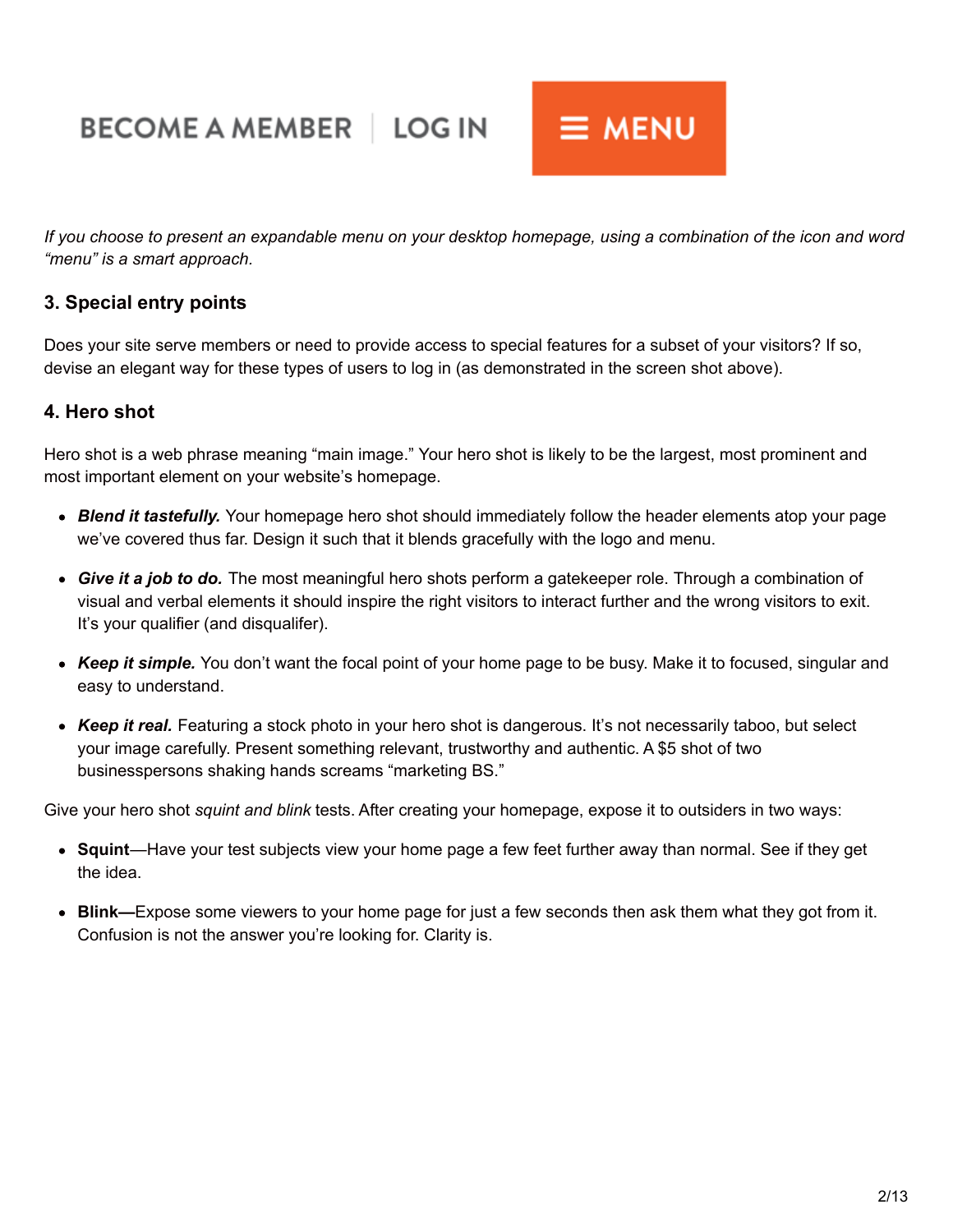

From whatever distance you look at this homepage hero shot, you'll quickly understand what this website has to *offer.*

# **5. Headline**

The most important passage on your website is the homepage headline.

The headline might appear above, below or within the hero shot, usually the latter. My post *How to Write a Home Page Headline that Gets the Job Done* offers a [complete](http://feldmancreative.com/2014/12/how-to-write-a-home-page-headline/) lesson, but here are some key points you should find useful:

- *Invoke a sense of belonging.* No reader should have to work to figure out what your site has to offer. Tell them.
- *Think about click-through continuity.* Your homepage headline should offer continuity to the medium and message that lead visitors there. So if your offsite advertising, optimization, or any form of promotion, features a key idea—*with keywords*—restate them in your headline. Connect the dots.
- *Write about the reader.* Some headlines are self-serving. Some answer the question "What's in it for me?" You can probably guess which are more compelling.
- *Be clear.* Picking up on a common theme here? After scratching their heads, the next thing confused visitors reach for is the back button.

Unless you're highly confident in your writing chops, you should hire a professional copywriter to write your homepage headline (as well as the rest of its copy). Cutting corners with your copy won't save you money; it'll have the opposite effect.

# **6. The can't-miss call to action**

Your homepage is likely to have multiple calls-to-action (CTAs). Make one visually prominent by creating a button and building it into your hero shot or creating an unmistakable visual cue that leads right to it—preferably before scrolling is required.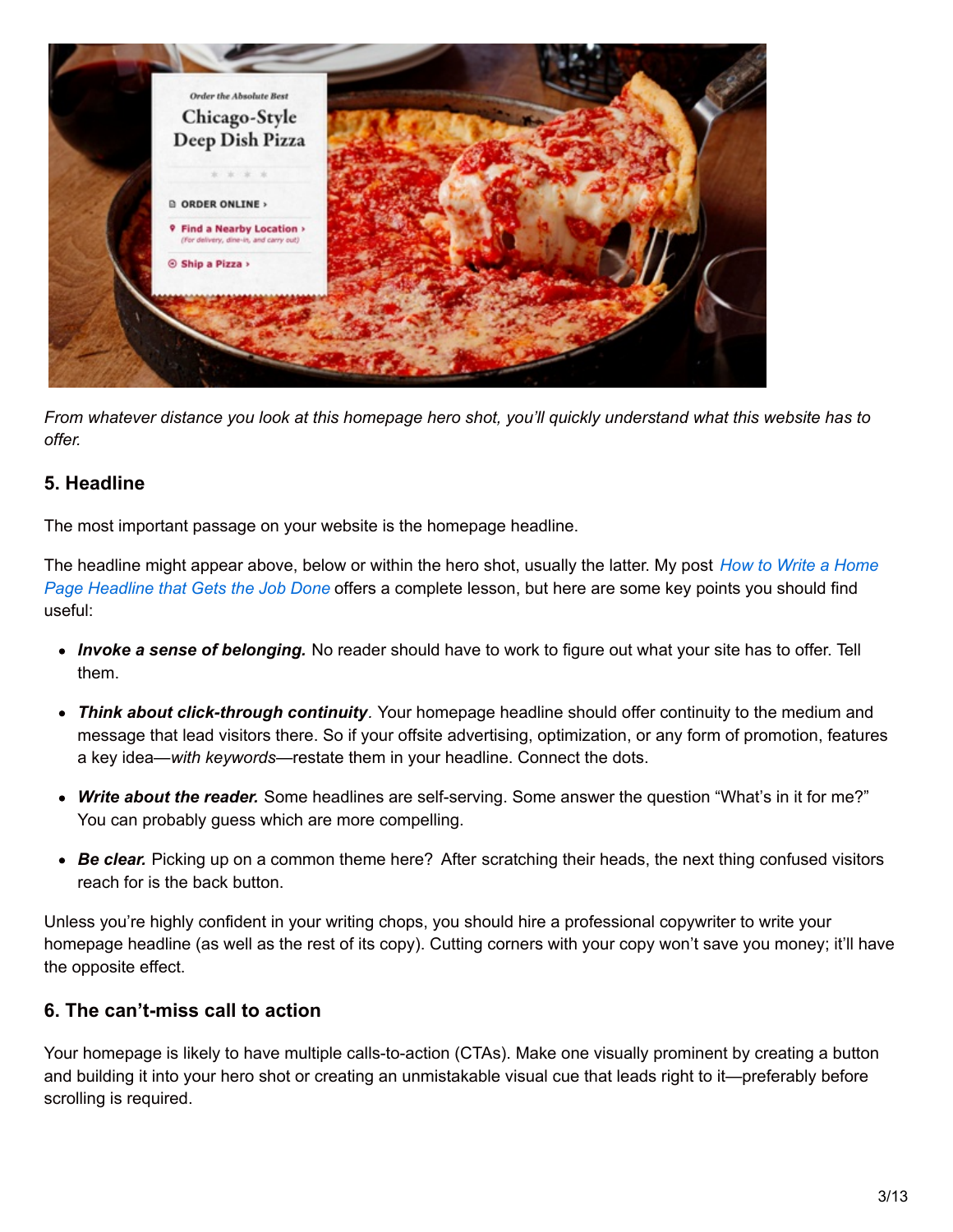

*There's no mistaking what action the Orbit Media site calls for first.*

Consider the following techniques to create more effective CTAs:

- *Begin with action words.* Make the first word of your CTA a verb (other than "click"). It should read like a command.
- *Experiment with designs.* The color, shape, size and placement of your CTA can affect conversion, so run tests to optimize conversion rates.
- *Try a first person voice.* While a second person voice is the status quo, often first person CTAs deliver better results, e.g. "Show me…" or "Count me in."
- *Highlight the value.* Your CTA could explicitly explain the value of acting, such as, "Create a free landing page now."

Get additional pointers and an [infographic](http://feldmancreative.com/2016/04/increase-your-conversion-rate/) offering 25 power words for your CTAs here. (You might note how the link you just read is a very explicit, value-focused CTA.)

# **7. Introduction**

Your homepage is the place to begin a dialogue with your visitor. Introductory copy should generally be tight, benefit-oriented, informative and friendly. It's also the perfect place to include keywords and internal links.

# **8. Portfolio**

Does your business deliver products or services that can be showcased via images, descriptions, and/or case studies? If so, your portfolio might be the thing your visitors most want to see.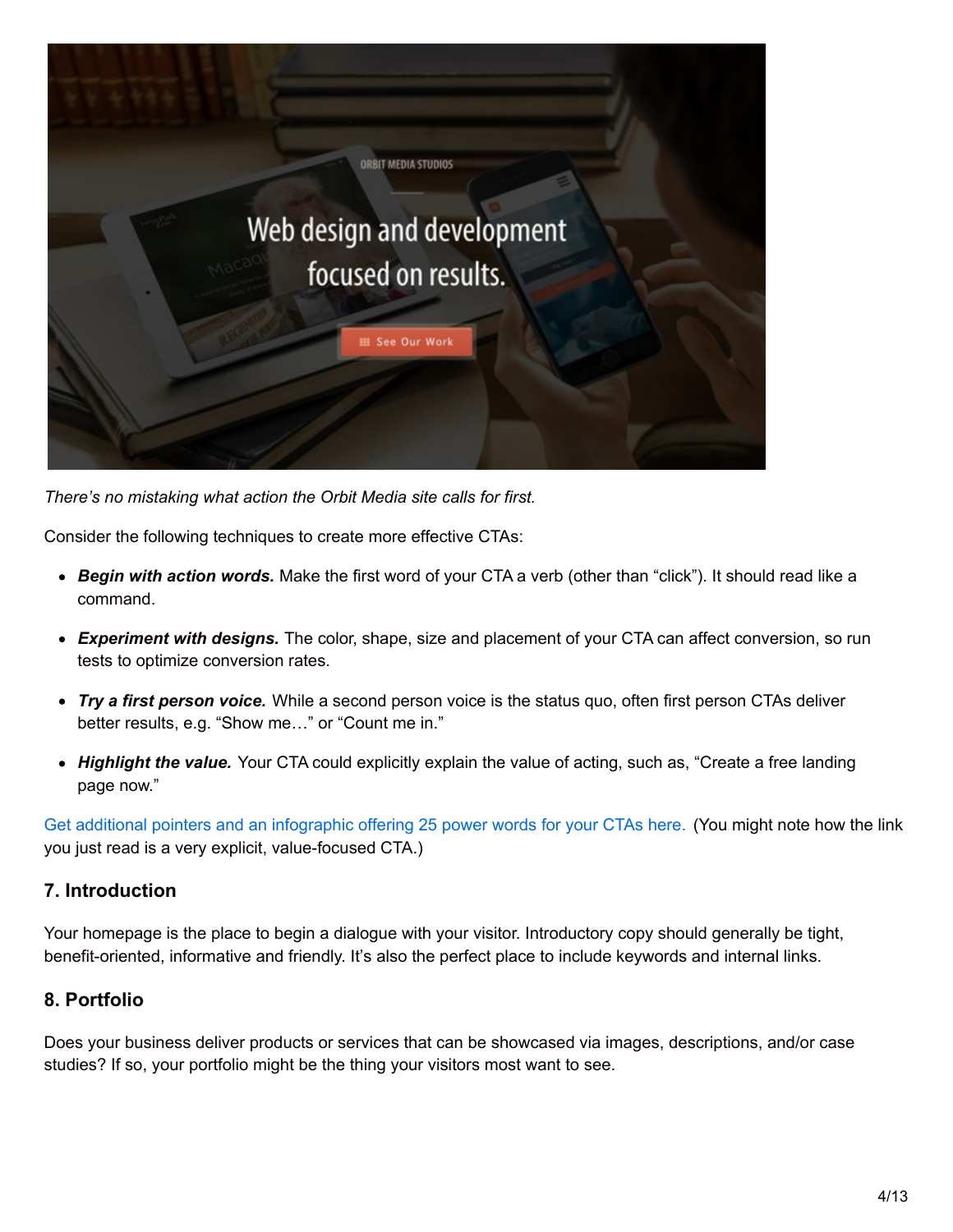

*Architecture is one of many industry types for which a portfolio is a powerful homepage asset.*

# **9. Blog**

The vast majority of online marketers are content marketers and therefore publishers of blogs and/or content hubs. By directing visitors who are cruising your homepage for the first time to your blog, you'll increase engagement, and hopefully, gain subscribers.

Use one or more of the following techniques to take advantage of the opportunities a blog or content hub afford you:

- *Launch into a story.* Showcase one or more recent posts with its headline and possibly, its lead, featured image, or a description. Then: *"Read more."*
- *Create a grid of posts***.** Your homepage can present links to popular posts, recent posts, or both—as a grid or list.
- *Feature your blog.* Many homepages are blogs first and websites second. In other words, the majority of the home page real estate presents posts in reverse chronological order. It's not a perfect approach for every company, but works for many.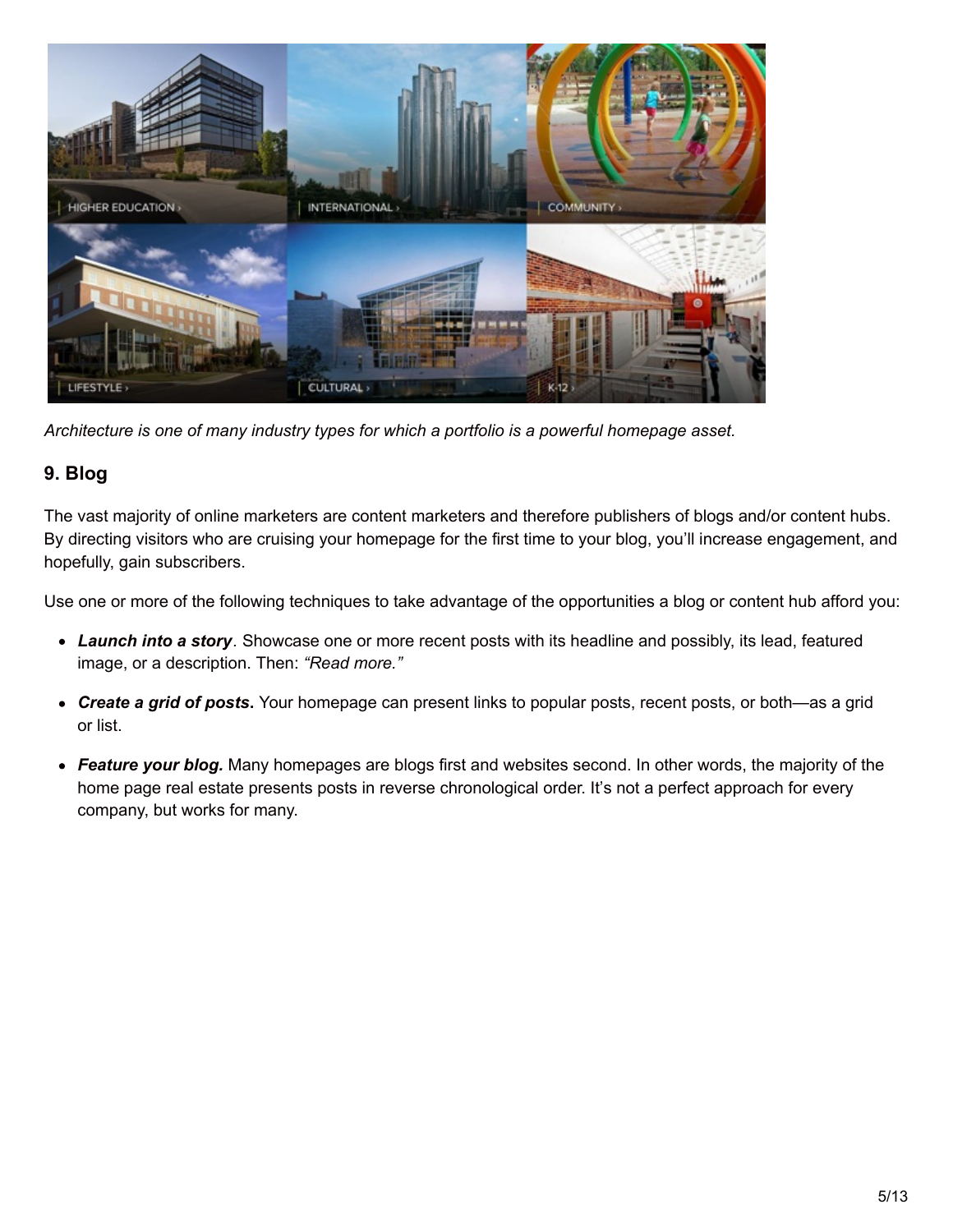The Convince and Convert Blog

**Named the #1 Content Marketing Blog** in the world by Content Marketing Inst.



The homepage of Convince and Convert dedicates the largest portion of its homepage to presenting articles and *podcasts in the style of a content hub.*

# **10. Pods or content blocks**

Pods? I picked-up the expression up from a website designer. I suppose it means nothing more than "section" or "box." Orbit Media's design team calls them "content blocks." They're often presented 2, 3, or 4 across and tend to stack atop each other on smartphone screens.

Pods are worthy of inclusion in this checklist because you can use them to present whatever you believe your visitors will find valuable. Options include:

- Products and services
- A book or books  $\bullet$
- **Offers**
- Awards
- Clients  $\bullet$
- Personal profiles of team members or a link to a staff page
- News  $\bullet$
- Events
- Locations

# **11. Social Proof**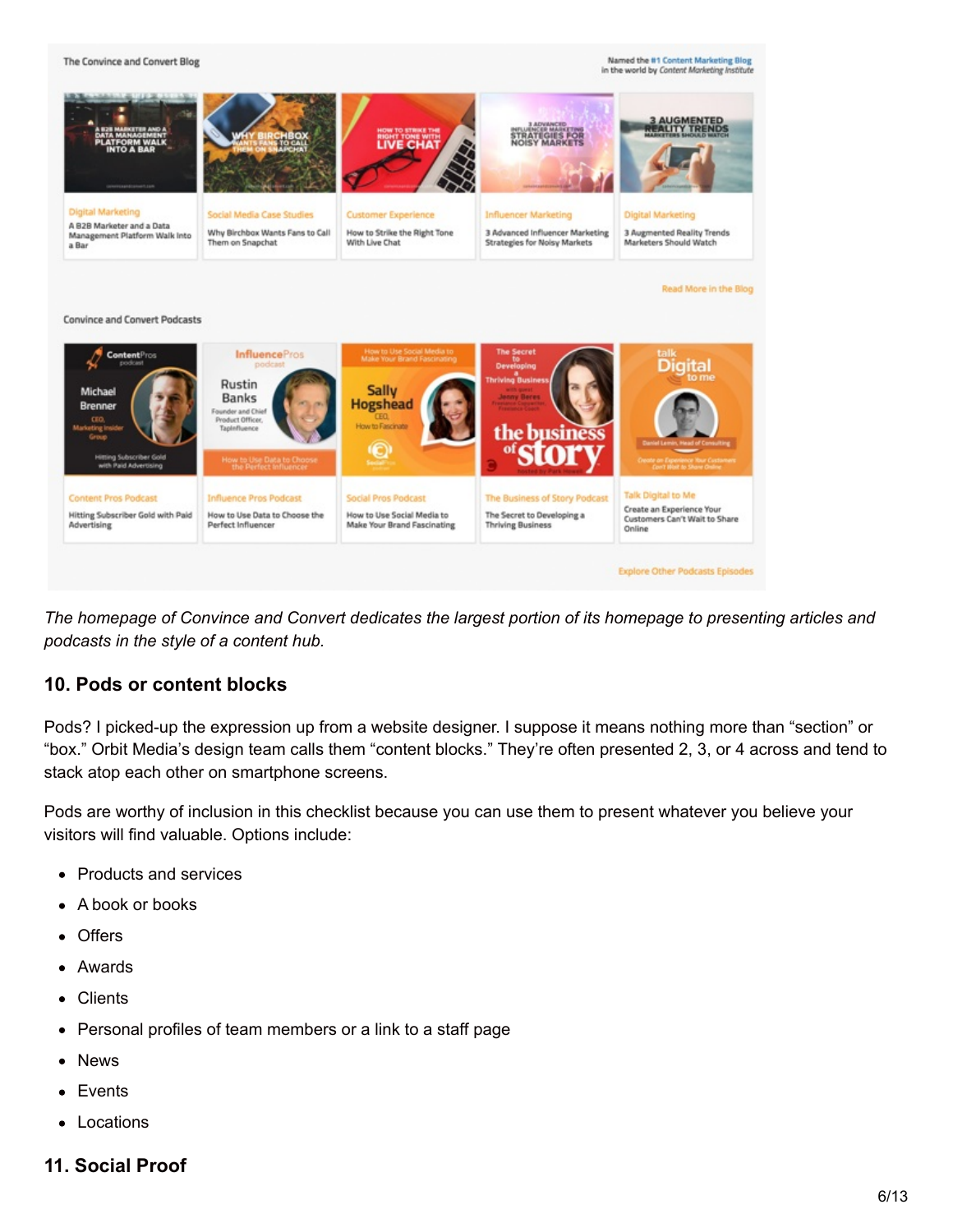Psychologists, sales professionals and website creators are just a few of the professionals who understand the persuasive power of their own voice pales in comparison to the favorable opinions of others.

Content representing such opinions have come to be know as [social](https://www.orbitmedia.com/blog/neuromarketing-web-design/) proof. Make a place to present social proof on your homepage in at least one of the following ways:

- Testimonials
- Client logos and/or customer stories
- Trust seals, such as certifications
- Awards and accolades
- Numbers (satisfied customers, rankings, subscribers, followers, etc.)
- Statistics
- Press mentions
- Reviews and ratings

[cf]embed\_code[/cf]

If this topic interests you, you're bound to like the following presentation:

# **12. Features and benefits**

If your website's objective is to sell something, chances are you want to at least begin to communicate the features and benefits of your products on the homepage.

You can do so in a variety of ways by presenting:

- A list
- A features and/or benefits section of any shape or size
- Separate pods—maybe 2 or 3 across, maybe as a grid
- Rows—*See below*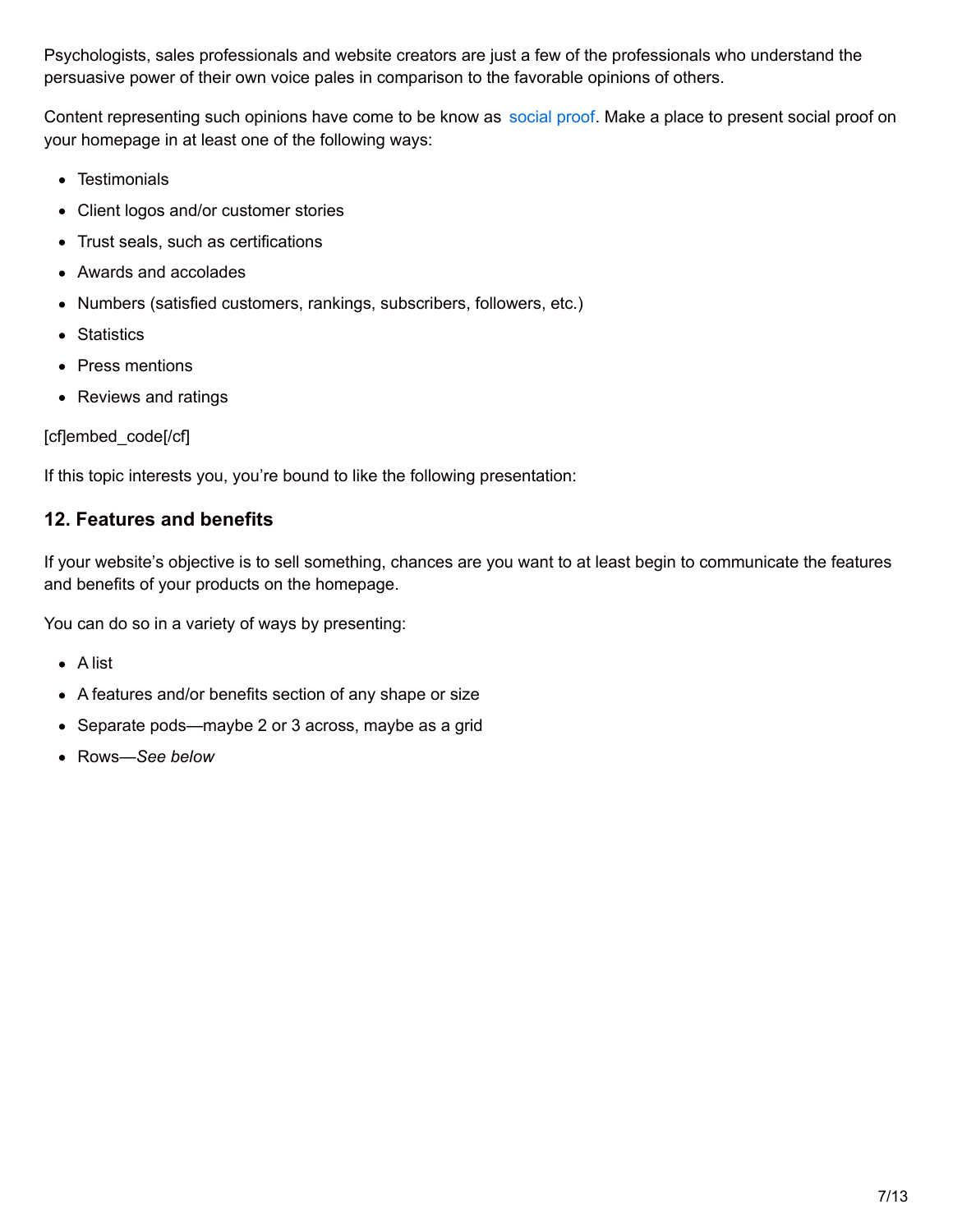# Make a note of it

Create a project to-do list. Jot down a reminder. Or snap a picture of a sketch. A note can be anything you want it to be. And once you make a note, it's accessible wherever you go, forever.



# Project details

Ⅳ Brainstorm ideas

Create timeline Get feedback

 $MTT$ 2 LESSON REDAY PM

Findings from the current research suggest that we...



# Have it everywhere

Capture a note once, and it's instantly available on all your devices. Never worry about where you saved something because it's in Evernote, and Evernote is wherever you are.

# Find anything fast

Whether it's text, images or documents, you keep things for a reason. That's why Evernote makes sure the notes you've saved are easy to find. You can even search for handwritten words buried deep within your notes.





# Share with anyone

Share what matters with the people who matter to you. Capture life's little moments and share them from wherever you happen to be. Or share big ideas by collaborating seamlessly with co-workers in a group notebook.

The current Evernote homepage (it's updated often) presents benefits in what I call a "ping pong" layout, made *popular by Apple. It creates a great narrative for presenting benefits and is easy on the eyes.*

# **13. Subscription**

Thanks to plugins and third-party services, invitations to subscribe to newsletter or email updates now come in every conceivable fashion: popups, headers, footers, fly-ins, scroll or exit-induced windows, and more.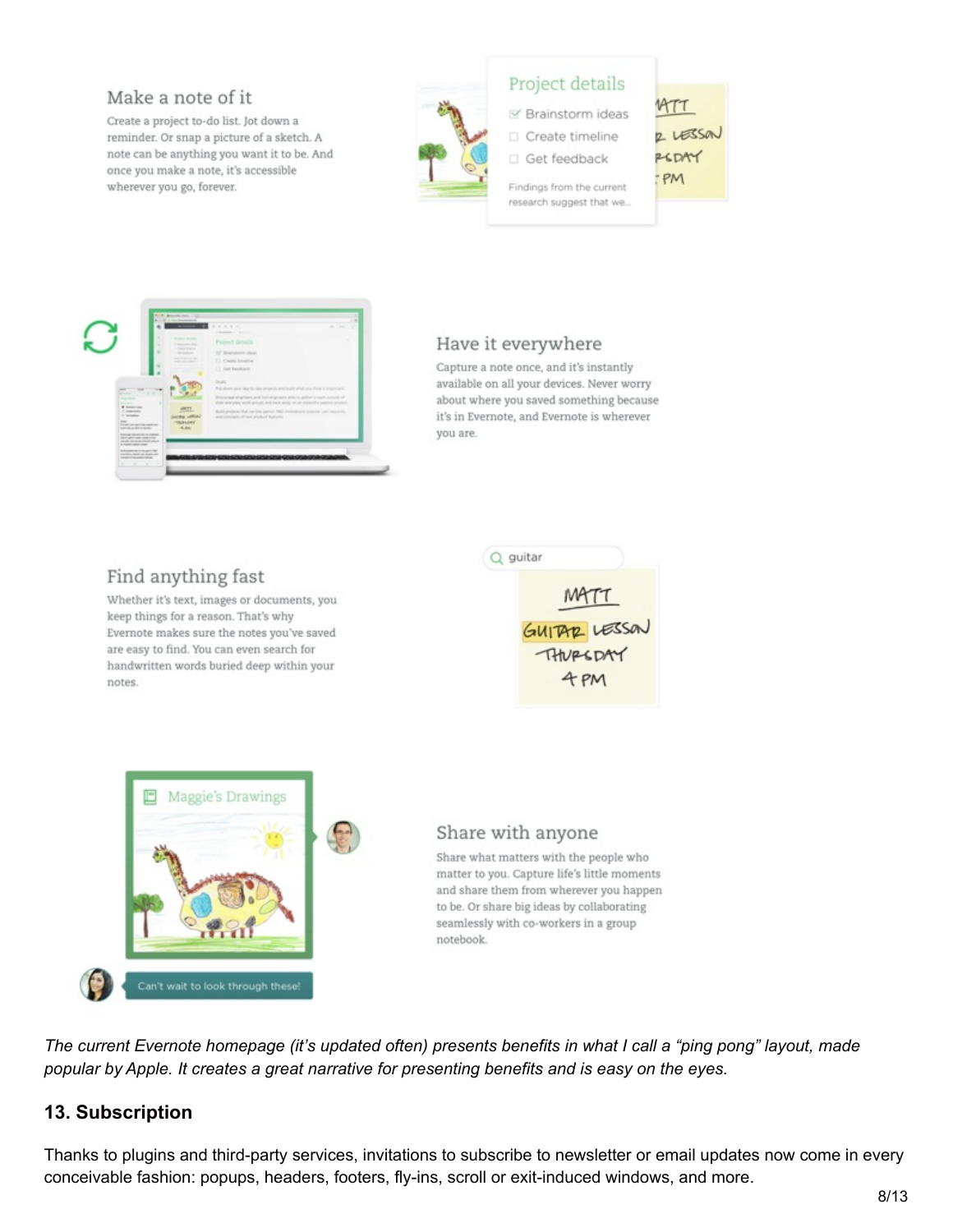However, a static homepage section presented to entice visitors to subscribe to the content provided by a website host remains another popular option. It may appear as a row, sidebar, in the footer or even the hero shot.

If building an email list is one of the priorities of your digital marketing efforts, consider:

- Embedding a subscription form on your home page
- Creating a CTA that invokes a subscription form
- Creating a CTA that opens a landing page dedicated to collecting subscriber opt-ins

#### **14. Offer**

Another effective way to generate leads from your homepage is to feature an offer or "lead [magnet."](http://feldmancreative.com/2016/05/what-is-a-lead-magnet/) Your options for doing so are nearly infinite.



*Many homepages, especially those offering online services, offer free trials.*

# **Grow your business** through conversion mization.

Get field-tested, data-driven advice for plugging money leaks and growing faster. ConversionXL is the in-depth growth & conversion optimization blog for advanced optimizers.

#### Get our book: Master the Essentials of Conversion Optimization

Conversion optimization is a process. Amateurs follow best practices and don't know where to begin. Experts follow frameworks and processes. Learn to tackle any conversion project on any website.



Your e-mail here

**GET THE E-BOOK**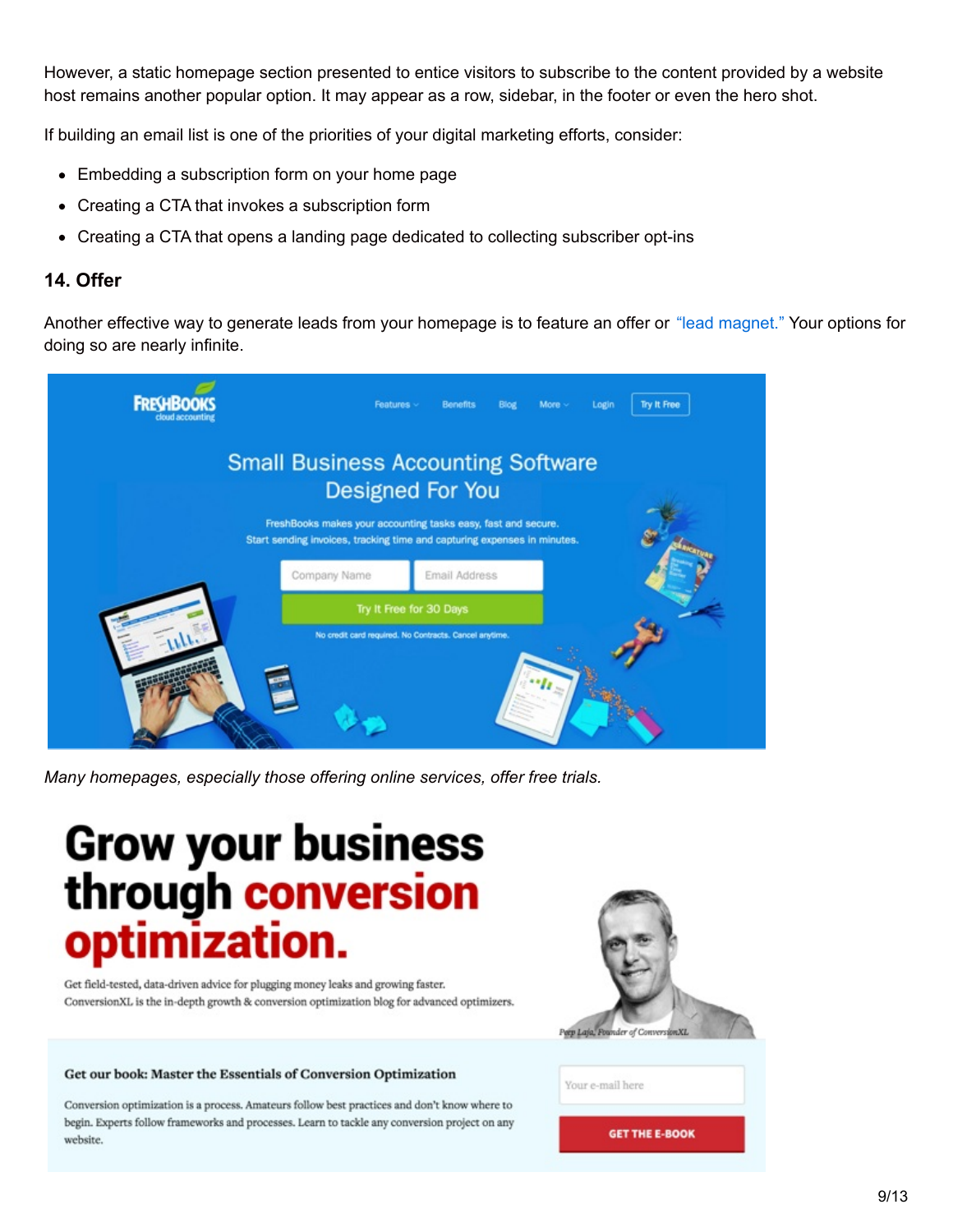*Content marketers often offer a free eBook, guide or report of some sort.*



*A discount or coupon can be a very compelling offer.*



The Mint.com homepage offers a free mobile app. Apps, calculators, assessments, templates, and all types of tools *can be effective offers.*

How might you feature your offer? Examples above include:

- A form built into your hero shot
- A row on your homepage
- A display ad (leading to a landing page and/or form)

Or you might consider presenting your offer:

- As window in a sidebar
- Via a pop-up
- As part of your footer

#### **15. Resources**

You might want to offer resources—free or paid—including the offers discussed above, via a specific section of your website. If so, you'll attract attention to it and increase click-through by dedicating a section of your homepage to showcasing your resource library.

# **16. Search function**

If your website has a large amount of pages, it's wise to offer a search function on your homepage. Your search function is a convenient shortcut for your visitors enabling them to quickly discover content without needing to navigate.

|                    | Welcome Guest . Login . Create Account<br>V o Items (\$0.00) CHECKOUT |                                            |                                                |                              |  |
|--------------------|-----------------------------------------------------------------------|--------------------------------------------|------------------------------------------------|------------------------------|--|
|                    |                                                                       |                                            | Our Company Blog Hot Dog U Promotions Contact  | Search Store & Site          |  |
| <b>Vienna</b> Beef | <b>Shop</b><br><b>Now</b>                                             | <b>Our Products &amp;</b><br><b>Brands</b> | <b>History &amp; Hot Dog</b><br><b>Culture</b> | <b>Where to Buy</b><br>& Eat |  |
|                    |                                                                       |                                            |                                                |                              |  |

The homepage of an ecommerce site begs to have a search function to help visitors quickly find what they seek.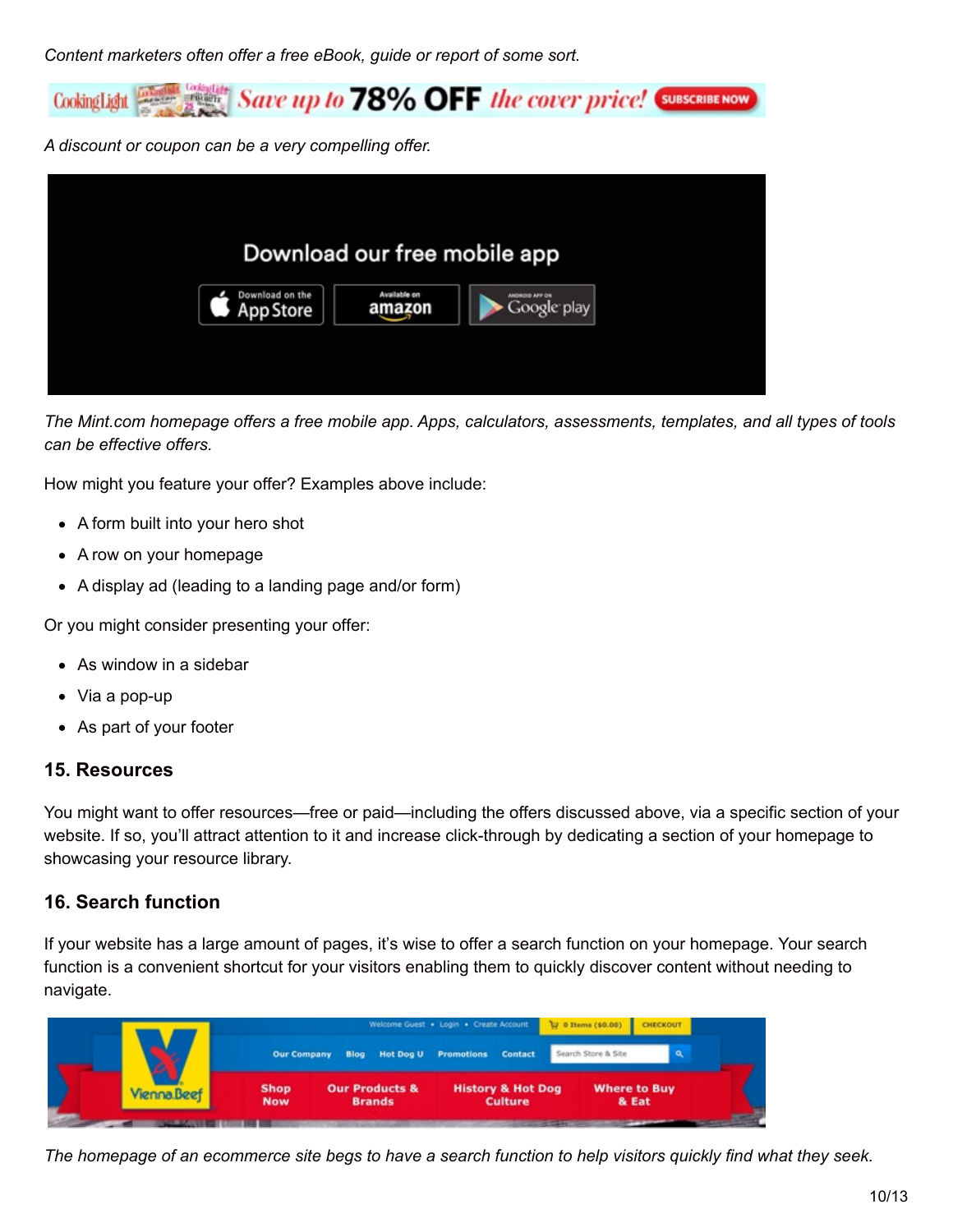Make your search mechanism easy to find by conforming to the convention of offering it somewhere in the top-right area of your site, either in its header (as above) or atop your sidebar.

# **17. Additional calls to action**

While your homepage should feature a "can't miss CTA" designed to inspire the action you deem most important, subsequent sections of your homepage might also offer additional buttons and links to quickly satisfy your visitor's information needs.

# **HIGH-TOUCH HIGH-TECH RECRUITERS™**

Being scrupulous in how we get to know our clients' present and future hiring needs and our consultants' key strengths and work styles is a hallmark of how we do business. It comes into play at the very start of all our engagements and extends to our in-person onboarding process and our ongoing communication activities, post-placement



**LEARN MORE** 



# **FINDING THE RIGHT FIT.**

We take great pride in the fact that so many of the IT consultants we place in our clients' organizations are regarded as real "keepers." We hear that they blend into the fabric of that organization and the team they're working directly with. Finding those right fits-for the assignment and for the culture-is something we take great measures to achieve. That's the case whether it's a contract, contract-to-hire, or full-time opportunity.

**LEARN MORE** 

# **EXPERIENCE, EXPERTISE, REACH.**

We are a Women Business Enterprise (WBE) firm delivering premium, flexible, and trusted IT recruitment services for 25 years. We work with a national clientele on a local, regionalized basis and are a Tier One vendor at a number of Fortune 500 companies. We are experts at working within Vendor Management System (VMS) models

**LEARN MORE** 



On the TransTech homepage (an Orbit client), the section immediately below the hero shot offers three CTAs, each *presented at the conclusion of a pod.*

# **18. Keywords**

Keywords give your homepage SEO juice. You won't budget dedicated space to displaying keywords (a popular technique from days gone by), but you should budget planning time to select keywords and work them into your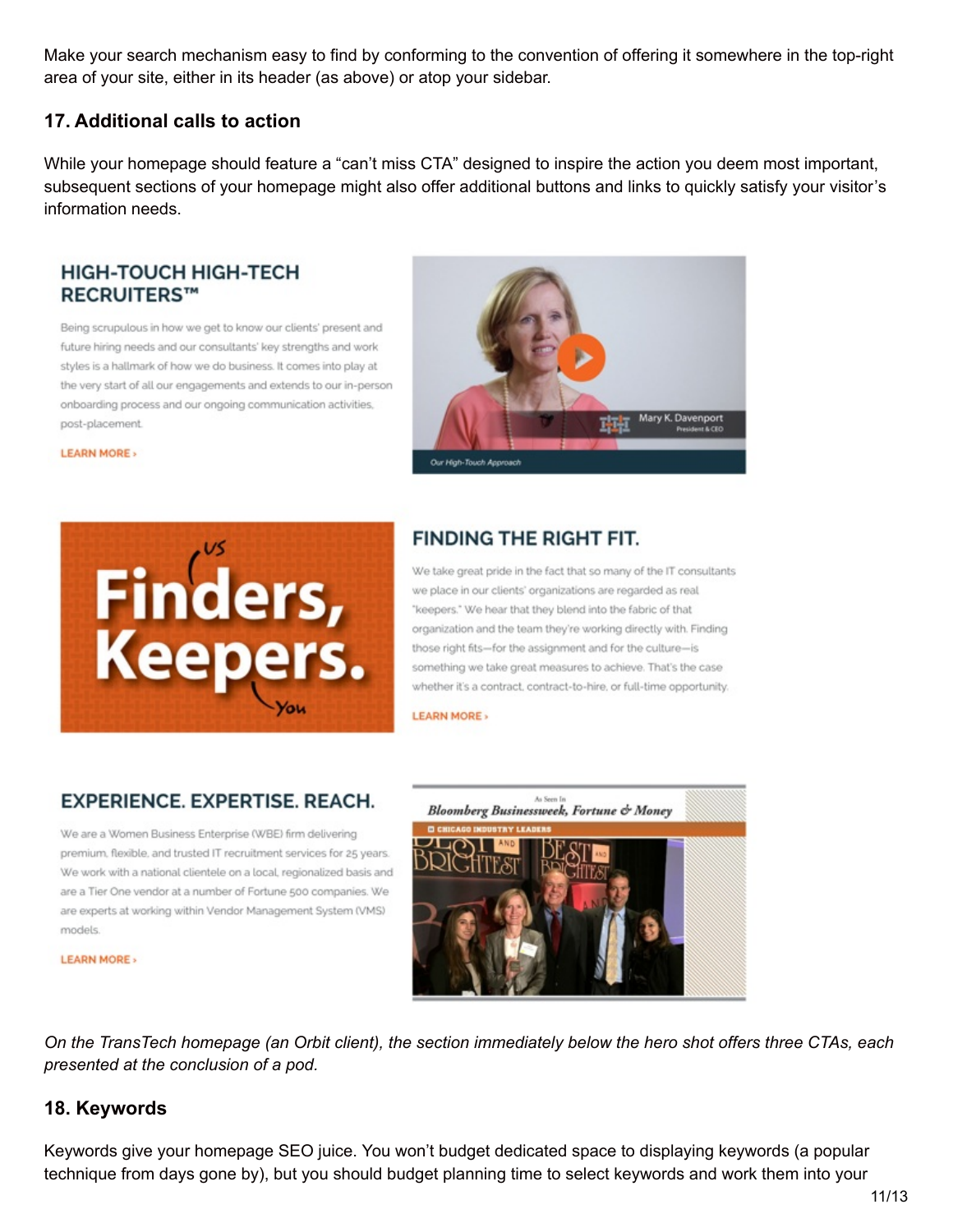#### homepage.

To optimize your homepage for search, place keywords:

- $\bullet$  In your title tag
- In your headline
- In your menu items (where appropriate)
- Within the page's copy where it makes for natural language
- "Behind" your images *(as alt img tags)*
- In the meta description, which will be the snippet for your homepage

Our *Web Content [Checklist](https://www.orbitmedia.com/blog/web-content-checklist-17-ways-to-publish-better-content/) post* offers additional information to publish better content and optimize it effectively.

# **19. Footer**

Like your header, the footer of your homepage is likely to be a standard feature all across your website. You'll want to create a footer and carefully consider the elements it contains.

Leading contenders for inclusion in your footer include:

- Contact information
- Maps and/or locations
- Social media icons and widgets
- Email signup form
- Galleries
- Badges (remember social proof?)
- Blog post digests
- A final call to action

Here's a [comprehensive](https://www.orbitmedia.com/blog/website-footer-design-best-practices/) list of items your website footer might include.

# **That's a hefty list of homepage ideas**

Indeed. And it's probably not complete. Your homepage can feature whatever you want. However, it's more important to plan and parcel your page based on *what your visitors want.*

Do you know what that is? Put some effort into the discovery process by thinking through:

- Who will visit?
- Will visitors all have the same needs?
- What problems are they trying to solve?
- How does your product or service solve the problems?
- What content best articulates your solution and satisfies their needs?
- What are practical next steps?
- Will visitors want to receive email?